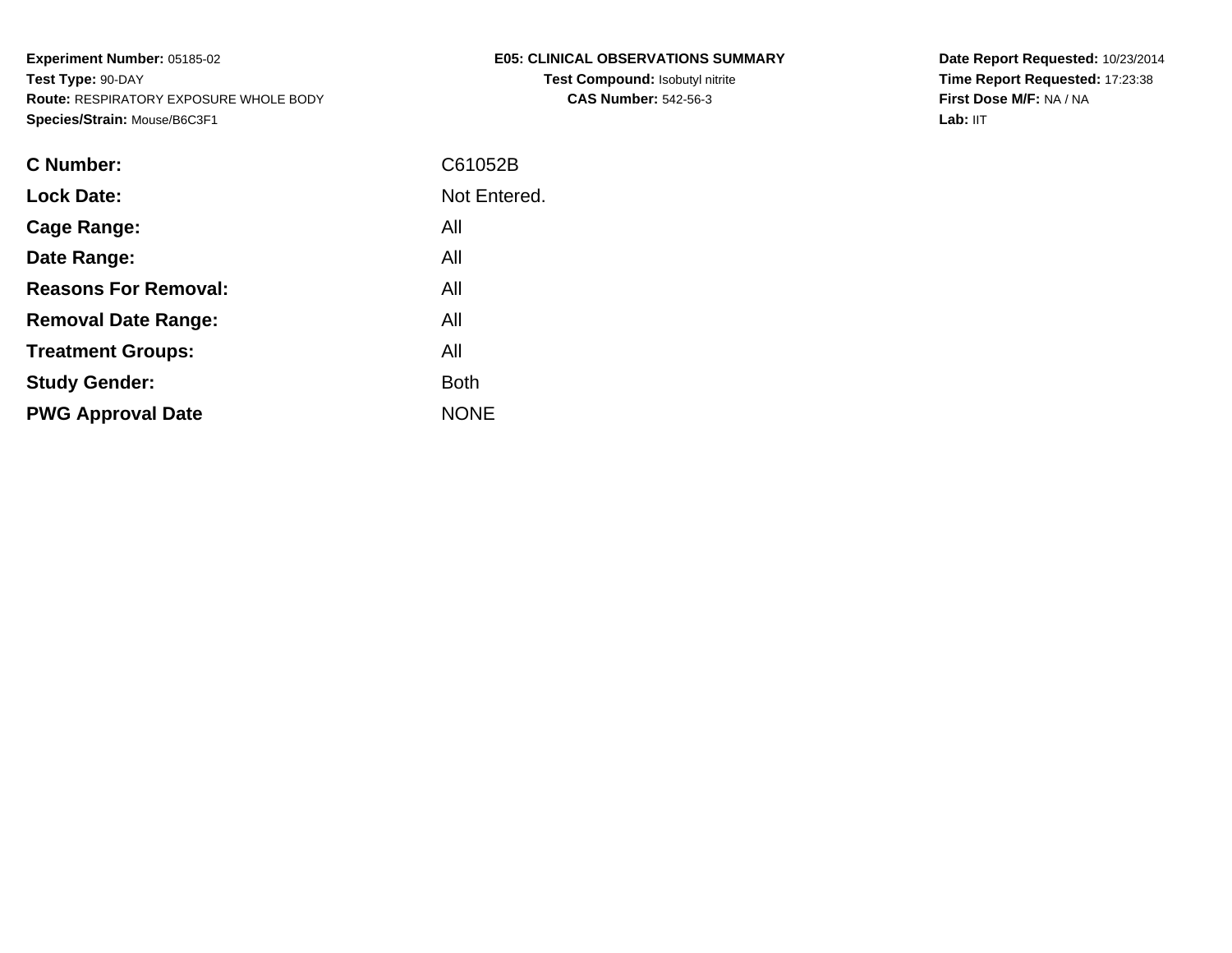### **E05: CLINICAL OBSERVATIONS SUMMARYTest Compound:** Isobutyl nitrite**CAS Number:** 542-56-3

**Date Report Requested:** 10/23/2014**Time Report Requested:** 17:23:38**First Dose M/F:** NA / NALab: IIT

**SEX :MALE WEEK: 14**

| <b>OBSERVATIONS</b>             | <b>CONTROL</b>  |                         | <b>10 PPM</b>   |                         | <b>25 PPM</b>   |                         | <b>75 PPM</b>   |                          |
|---------------------------------|-----------------|-------------------------|-----------------|-------------------------|-----------------|-------------------------|-----------------|--------------------------|
|                                 | <b>CURRENT*</b> | TOTAL+                  | <b>CURRENT*</b> | TOTAL+                  | <b>CURRENT*</b> | TOTAL+                  | <b>CURRENT*</b> | TOTAL+                   |
| <b>Abnormal Posture</b>         | 0/0             | 0/10                    | 0/0             | 0/10                    | 0/0             | 0/10                    | 0/0             | 1/10<br>DAY <sub>5</sub> |
| Alopecia<br><b>Body Ventral</b> | 0/0             | $5/10$<br><b>DAY 71</b> | 0/0             | $5/10$<br><b>DAY 29</b> | 0/0             | 4/10<br><b>DAY 43</b>   | 0/0             | $1/10$<br><b>DAY 92</b>  |
| Alopecia<br>Neck                | 0/0             | 0/10                    | $0/0$           | 0/10                    | 0/0             | 3/10<br><b>DAY 29</b>   | 0/0             | 0/10                     |
| Hypoactivity                    | 0/0             | 0/10                    | 0/0             | 0/10                    | 0/0             | 0/10                    | 0/0             | 1/10<br>DAY <sub>5</sub> |
| Reddened<br>Penis               | 0/0             | 0/10                    | $0/0$           | $1/10$<br>DAY 8         | 0/0             | 0/10                    | 0/0             | 0/10                     |
| Reddened<br>Tail                | 0/0             | $1/10$<br><b>DAY 50</b> | $0/0$           | 0/10                    | 0/0             | 0/10                    | 0/0             | 0/10                     |
| Ruffled Fur                     | 0/0             | 2/10<br>DAY 77          | 0/0             | 4/10<br>DAY 8           | 0/0             | 3/10<br>DAY 8           | 0/0             | 5/10<br>DAY <sub>6</sub> |
| Wound<br>Tail                   | 0/0             | 2/10<br><b>DAY 36</b>   | 0/0             | $1/10$<br><b>DAY 43</b> | 0/0             | $2/10$<br><b>DAY 57</b> | 0/0             | 0/10                     |

\* ANIMALS WITH OBSERVATION IN CURRENT PERIOD / TOTAL ANIMALS OBSERVED IN CURRENT PERIOD (WITHIN 7 DAYS OF RUN DATE)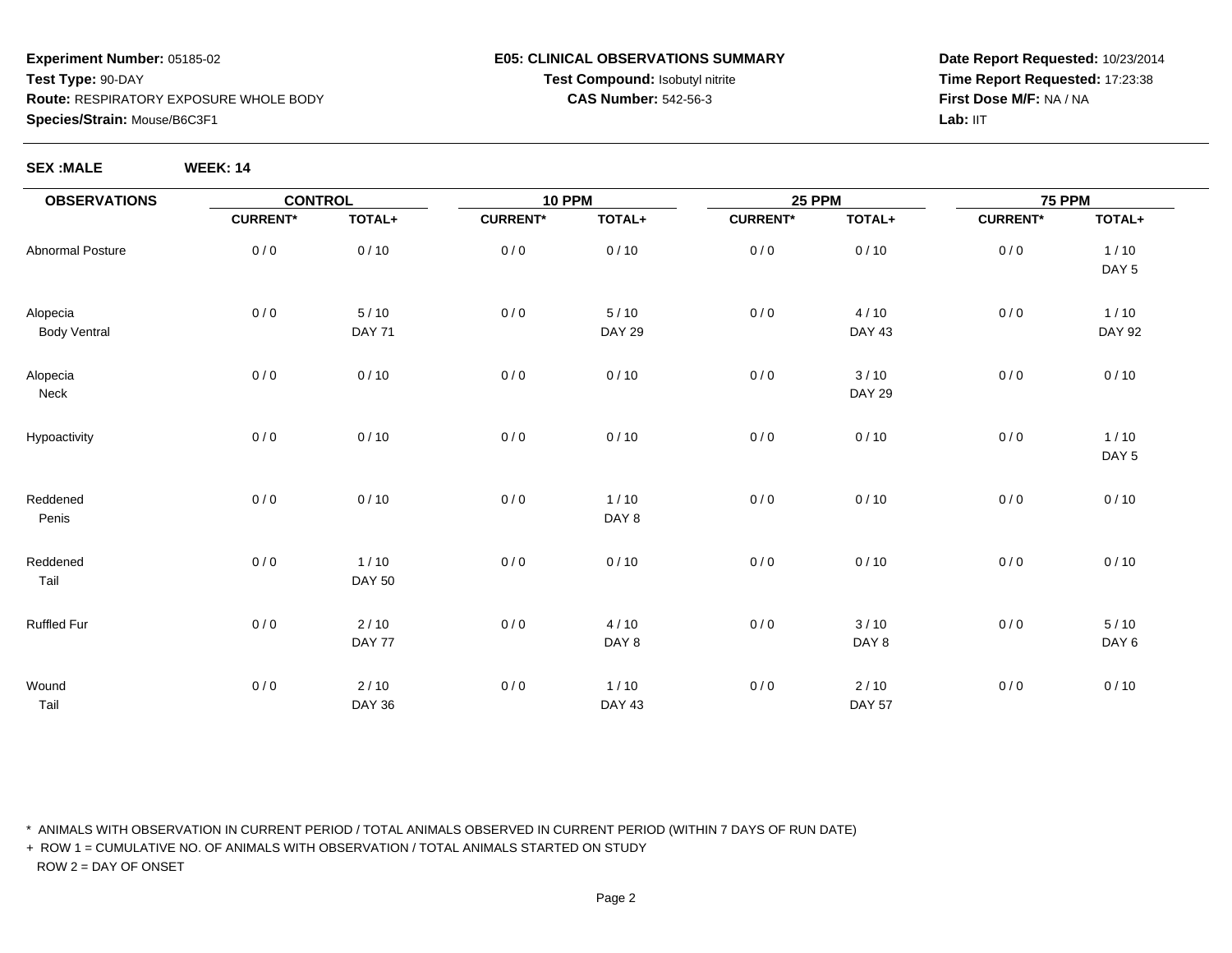**SEX :MALE WEEK: 14**

#### **E05: CLINICAL OBSERVATIONS SUMMARYTest Compound:** Isobutyl nitrite**CAS Number:** 542-56-3

**Date Report Requested:** 10/23/2014**Time Report Requested:** 17:23:38**First Dose M/F:** NA / NALab: IIT

| <b>OBSERVATIONS</b>             | <b>150 PPM</b>  |                       | <b>300 PPM</b>  |                         |
|---------------------------------|-----------------|-----------------------|-----------------|-------------------------|
|                                 | <b>CURRENT*</b> | TOTAL+                | <b>CURRENT*</b> | TOTAL+                  |
| Abnormal Posture                | 0/0             | 0/10                  | 0/0             | 0/10                    |
| Alopecia<br><b>Body Ventral</b> | 0/0             | 6/10<br><b>DAY 71</b> | 0/0             | 3/10<br><b>DAY 71</b>   |
|                                 |                 |                       |                 |                         |
| Alopecia<br>Neck                | 0/0             | 0/10                  | 0/0             | 0/10                    |
| Hypoactivity                    | 0/0             | 0/10                  | 0/0             | 0/10                    |
| Reddened<br>Penis               | 0/0             | 0/10                  | 0/0             | $1/10$<br><b>DAY 64</b> |
| Reddened<br>Tail                | 0/0             | 0/10                  | 0/0             | 0/10                    |
|                                 |                 |                       |                 |                         |
| Ruffled Fur                     | 0/0             | $2/10$<br>DAY 6       | 0/0             | $1/10$<br>DAY 64        |
| Wound<br>Tail                   | 0/0             | 0/10                  | 0/0             | 0/10                    |

# \*\*\*END OF MALE DATA\*\*\*

\* ANIMALS WITH OBSERVATION IN CURRENT PERIOD / TOTAL ANIMALS OBSERVED IN CURRENT PERIOD (WITHIN 7 DAYS OF RUN DATE)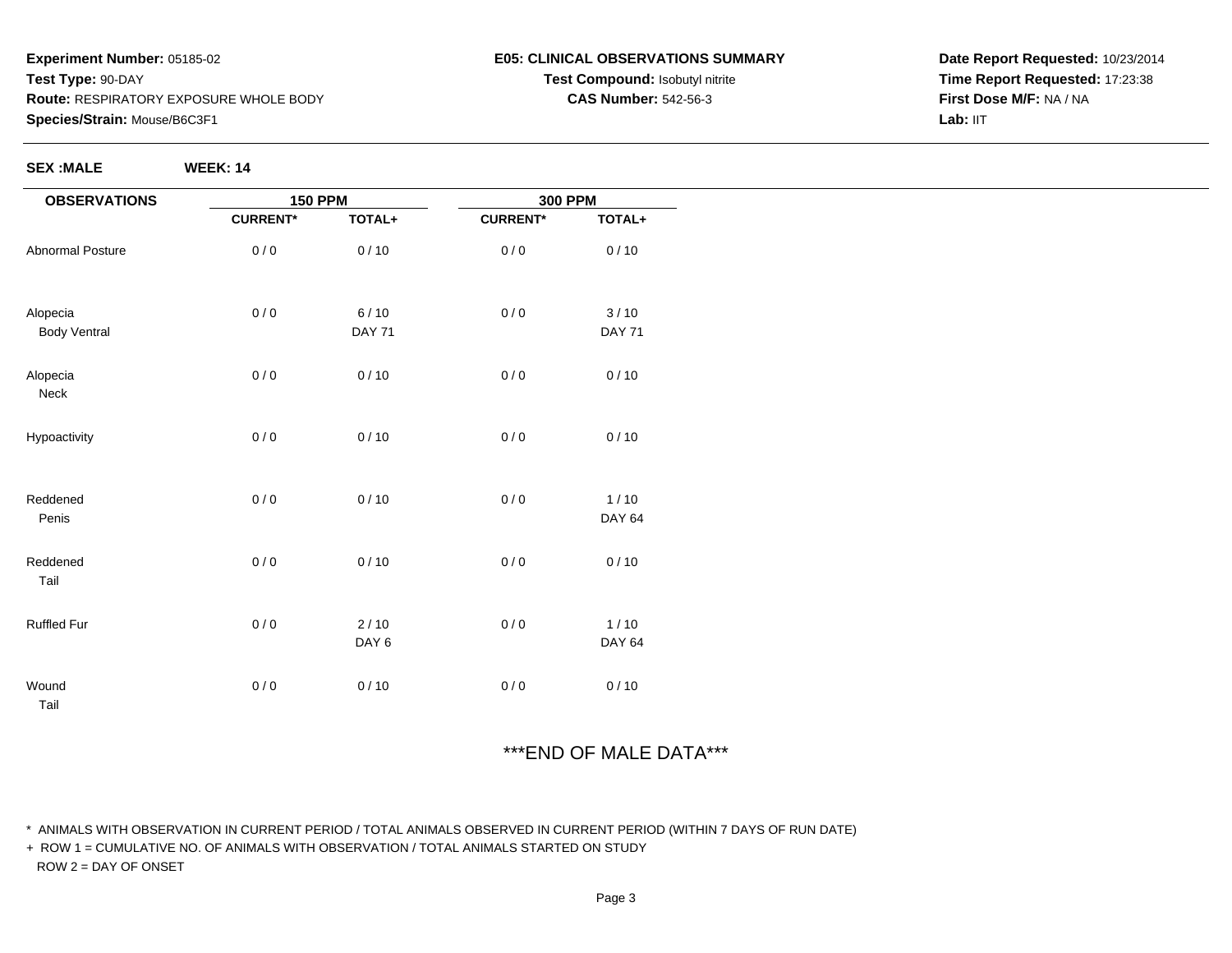#### **E05: CLINICAL OBSERVATIONS SUMMARYTest Compound:** Isobutyl nitrite**CAS Number:** 542-56-3

**Date Report Requested:** 10/23/2014**Time Report Requested:** 17:23:38**First Dose M/F:** NA / NALab: IIT

**SEX :FEMALE WEEK: 14**

| WEEK: 1 |  |  |  |
|---------|--|--|--|
|         |  |  |  |

| <b>OBSERVATIONS</b>             | <b>CONTROL</b>  |                       | <b>10 PPM</b>   |                       | <b>25 PPM</b>   |                         | <b>75 PPM</b>   |                       |
|---------------------------------|-----------------|-----------------------|-----------------|-----------------------|-----------------|-------------------------|-----------------|-----------------------|
|                                 | <b>CURRENT*</b> | TOTAL+                | <b>CURRENT*</b> | TOTAL+                | <b>CURRENT*</b> | TOTAL+                  | <b>CURRENT*</b> | TOTAL+                |
| Abnormal Posture                | 0/0             | 0/10                  | 0/0             | 0/10                  | 0/0             | 0/10                    | 0/0             | 0/10                  |
| Alopecia<br><b>Body Dorsal</b>  | 0/0             | 1/10<br><b>DAY 92</b> | 0/0             | 0/10                  | 0/0             | 0/10                    | 0/0             | 0/10                  |
| Alopecia<br><b>Body Ventral</b> | 0/0             | 4/10<br><b>DAY 29</b> | 0/0             | 2/10<br><b>DAY 43</b> | 0/0             | $5/10$<br><b>DAY 29</b> | 0/0             | 2/10<br><b>DAY 85</b> |
| Other                           | 0/0             | 1/10<br><b>DAY 57</b> | 0/0             | 0/10                  | 0/0             | 0/10                    | 0/0             | 0/10                  |
| Ruffled Fur                     | 0/0             | 0/10                  | 0/0             | 0/10                  | 0/0             | 0/10                    | 0/0             | 0/10                  |

\* ANIMALS WITH OBSERVATION IN CURRENT PERIOD / TOTAL ANIMALS OBSERVED IN CURRENT PERIOD (WITHIN 7 DAYS OF RUN DATE)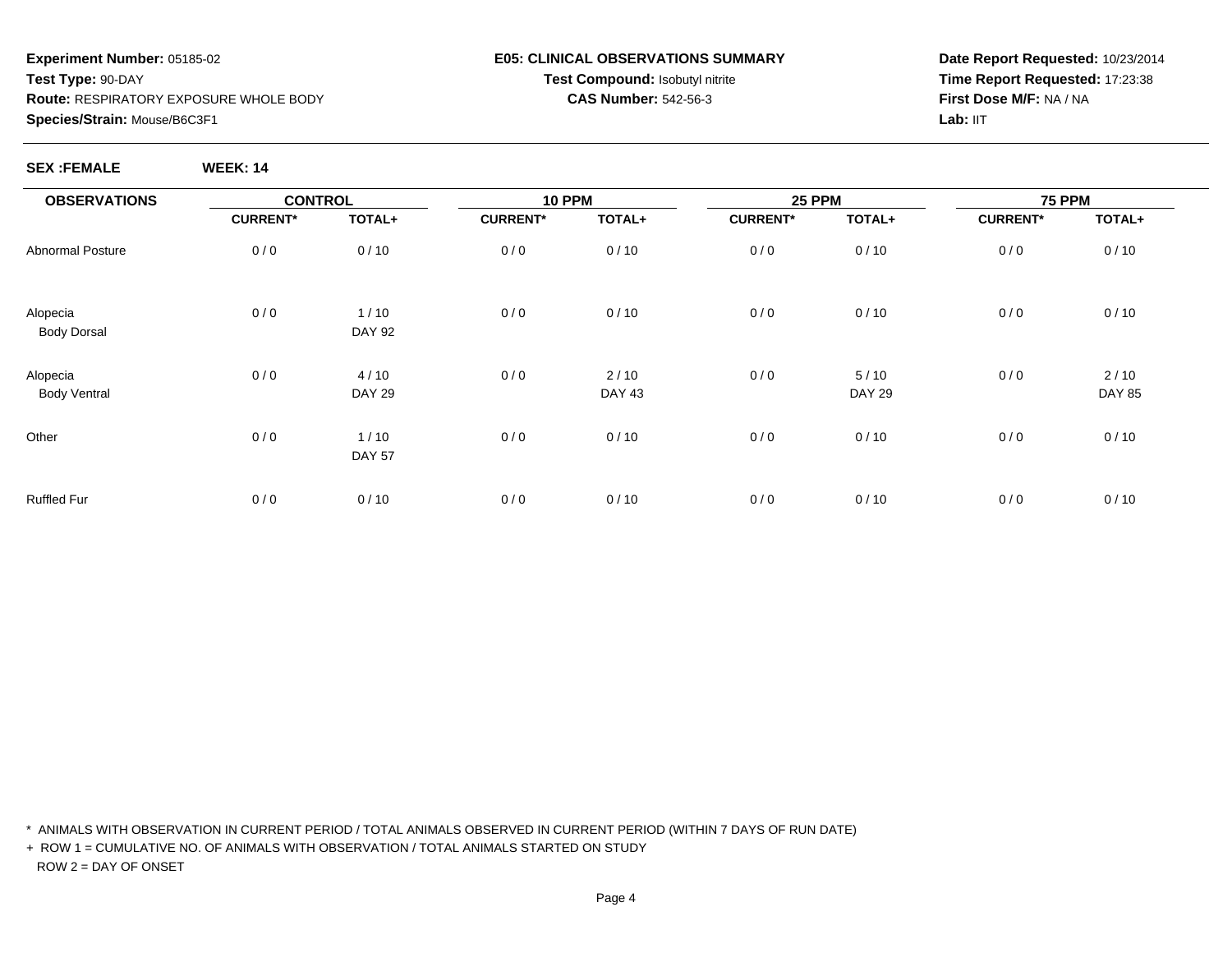#### **E05: CLINICAL OBSERVATIONS SUMMARYTest Compound:** Isobutyl nitrite**CAS Number:** 542-56-3

**Date Report Requested:** 10/23/2014**Time Report Requested:** 17:23:39**First Dose M/F:** NA / NALab: IIT

#### **SEX :FEMALE WEEK: 14**

| <b>OBSERVATIONS</b>            | <b>150 PPM</b>  |               | <b>300 PPM</b>  |               |
|--------------------------------|-----------------|---------------|-----------------|---------------|
|                                | <b>CURRENT*</b> | TOTAL+        | <b>CURRENT*</b> | TOTAL+        |
| <b>Abnormal Posture</b>        | 0/0             | 0/10          | 0/0             | 1/10          |
|                                |                 |               |                 | <b>DAY 50</b> |
| Alopecia<br><b>Body Dorsal</b> | 0/0             | 0/10          | 0/0             | 0/10          |
| Alopecia                       | 0/0             | 7/10          | 0/0             | 3/10          |
| <b>Body Ventral</b>            |                 | <b>DAY 43</b> |                 | <b>DAY 36</b> |
| Other                          | 0/0             | 0/10          | 0/0             | 0/10          |
| <b>Ruffled Fur</b>             | 0/0             | 0/10          | 0/0             | $1/10$        |
|                                |                 |               |                 | <b>DAY 92</b> |

\* ANIMALS WITH OBSERVATION IN CURRENT PERIOD / TOTAL ANIMALS OBSERVED IN CURRENT PERIOD (WITHIN 7 DAYS OF RUN DATE)